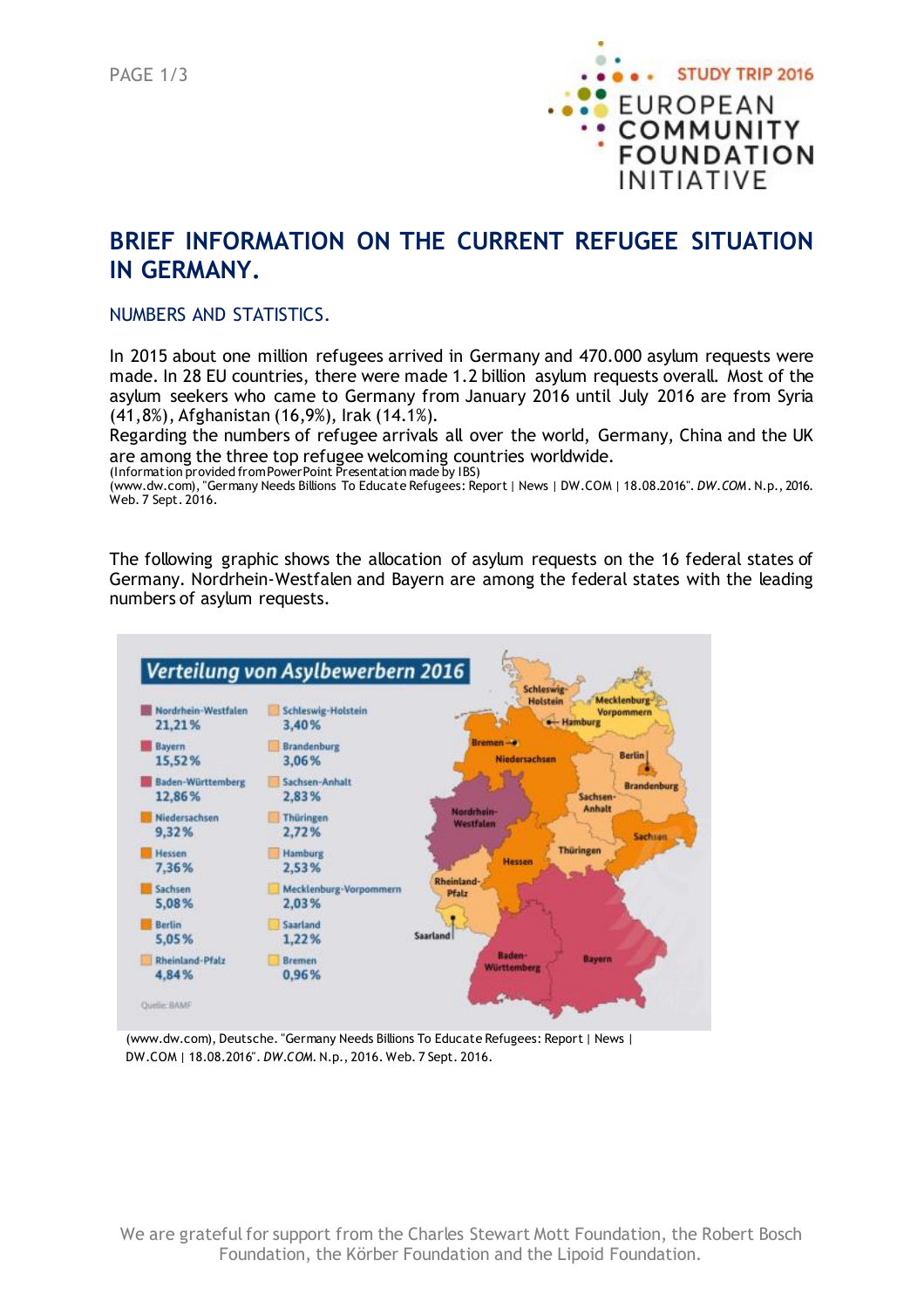PAGE 2/3



## DEVELOPMENT.

As Angela Merkel was highly criticised by many people because of her strongly welcoming refugee policy, stricter control rules have been established over time, the numbers of asylum requests in Germany have dropped significantly but in the first quarter of 2016 the number of asylum seekers still reached 270.000.

(Information provided fromPowerPoint Presentation made by IBS)



This graphic shows the drop of numbers of refugees coming to Germany from December 2015 to July 2016 ("The number of refugees stays low"). Regarding the numbers of December 2015, it is obvious that numbers have dropped significantly.

(Wichtige Zahlen Zu Flüchtlingen In Deutschland". *Deutschland kann das*. N.p., 2016. Web. 9 )Sept. 2016.

## CHALLENGES.

The refugee crisis has challenged Germany in various ways, as well as other EU countries. One of the challenges facing Germany are the rising votes for right-wing parties, such as for the Anti-Immigration Party AfD (federaltrend 13% of votes, survey of Forschergruppe Wahlen May 2016) that stand in opposition to the unparalleled civic commitment for refugees in the majority of the German society.

Moreover, the proper coordination of civic and governmental initiatives is needed but challenged by the large number of different governmentalinitiatives.

One of the major challenges consists in integrating refugees into Germany's educational system which requires three billion Euros, a study by the "Bildungsmonitor" concludes. According to this study, no progress has been made in 2016 yet.

(www.dw.com), Deutsche. "Germany Needs Billions To Educate Refugees: Report | News | DW.COM | 18.08.2016". *DW.COM*. N.p., 2016. Web. 7 Sept. 2016.

## MAKE A DIFFERENCE.

The Federal Ministry of Family Affairs has established a program, called "Menschen stärken Menschen" (engl. humans help humans), that supports interested and dedicated citizens with 10 million Euros to build god parenthoods for fled children, adolescents, adults and families.

We are grateful for support from the Charles Stewart Mott Foundation, the Robert Bosch Foundation, the Körber Foundation and the Lipoid Foundation.